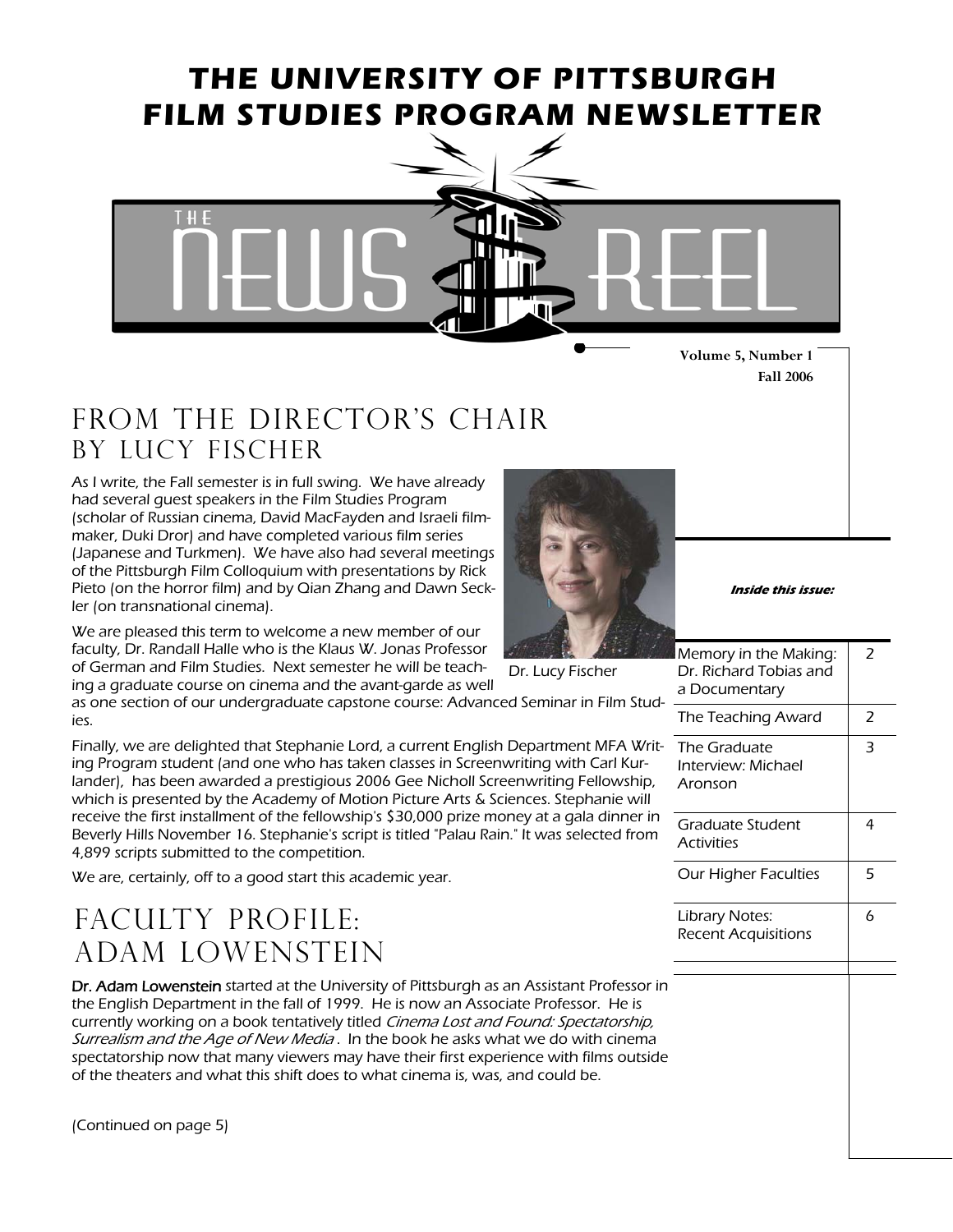## Memory In the making: dr. Richard tobias and a documentary

Dr. Richard C. Tobias recently passed away at the age of 81, the start of his 49th year as a faculty member at the University of Pittsburgh. He will continue to be dearly missed by many at the University. He always exhibited a friendly willingness to chat, though it may still not be widely known that Dr. Tobias was collaborating with undergraduate film student Sean Eisele on a documentary film project about his life.

Sean Eisele received two grants in 2005 with which he made plans to produce a film. He won a Pittsburgh Filmmakers First Works Grant for five hundred dollars, and a small works grant from the University of



Dr. Richard C. Tobias

Pittsburgh (which is not a filmspecific grant) for the same amount. Sean wanted to produce a short documentary about an elderly subject; he was especially interested in the question of the retention of memory. After working with a few subjects, he found them to be lacking the acute sense of awareness necessary for his film. When he found Dr. Tobias, he not only found his ideal subject, but someone more than willing to help him with his project.

Sean had Dr. Tobias as a professor for a comedy class and found that talking to him was just like talking

(Continued on page 8)

## The teaching Award: Tanine allison

Last Spring, PhD student Tanine Allison received an Elizabeth Baranger Excellence in Teaching Award. This is an annual award, with six annual winners, which was just started last year. To win the award, any TA may be nominated by a student, or someone familiar with their teaching. Those nominated are required to complete an application and assemble a portfolio, which includes an example of teaching materials along with an explanation of the TA's teaching philosophy and a description of a challenge encountered while teaching. Tanine was nominated for the award by one of the students in her Seminar of Composition Film class which she taught in the Fall 2005 semester.

Tanine arrived at The University of

Pittsburgh with some previous teaching experience. While at Brown, as an undergraduate TA., she taught one section of their Cinematic Coding and Narrativity course, which she describes as being very similar to an Introduction to Film course. She is now currently a fourth year PhD student in Pitt's English Department Film Studies Program, meaning that she started teaching Composition here in the Fall 2004 semester. As she puts it, her academic work "explores the intersections of genre (science fiction and the war film), technology (special effects, new media), and critical discourses (realism, postmodernism)."

Upon being asked what type of classes she enjoys teaching most, Tanine responded that she proba-

bly prefers teaching film courses because that is where her interests lie. She mentions that different challenges are presented when teaching either composition or film. While composition can be seen more as teaching a process in order to guide and direct the students, film involves focusing on a larger number of facts that necessitate lectures. Tanine also finds that undergraduates are initially more enthusiastic about the chance to study film than about other subjects, but often when entering introductory classes they tend to assume a somewhat different perspective on film than the usual approach of film studies courses. One piece of advice Tanine has for new teachers is to stay positive and "Try really hard to like and respect your students and they will like and respect you back."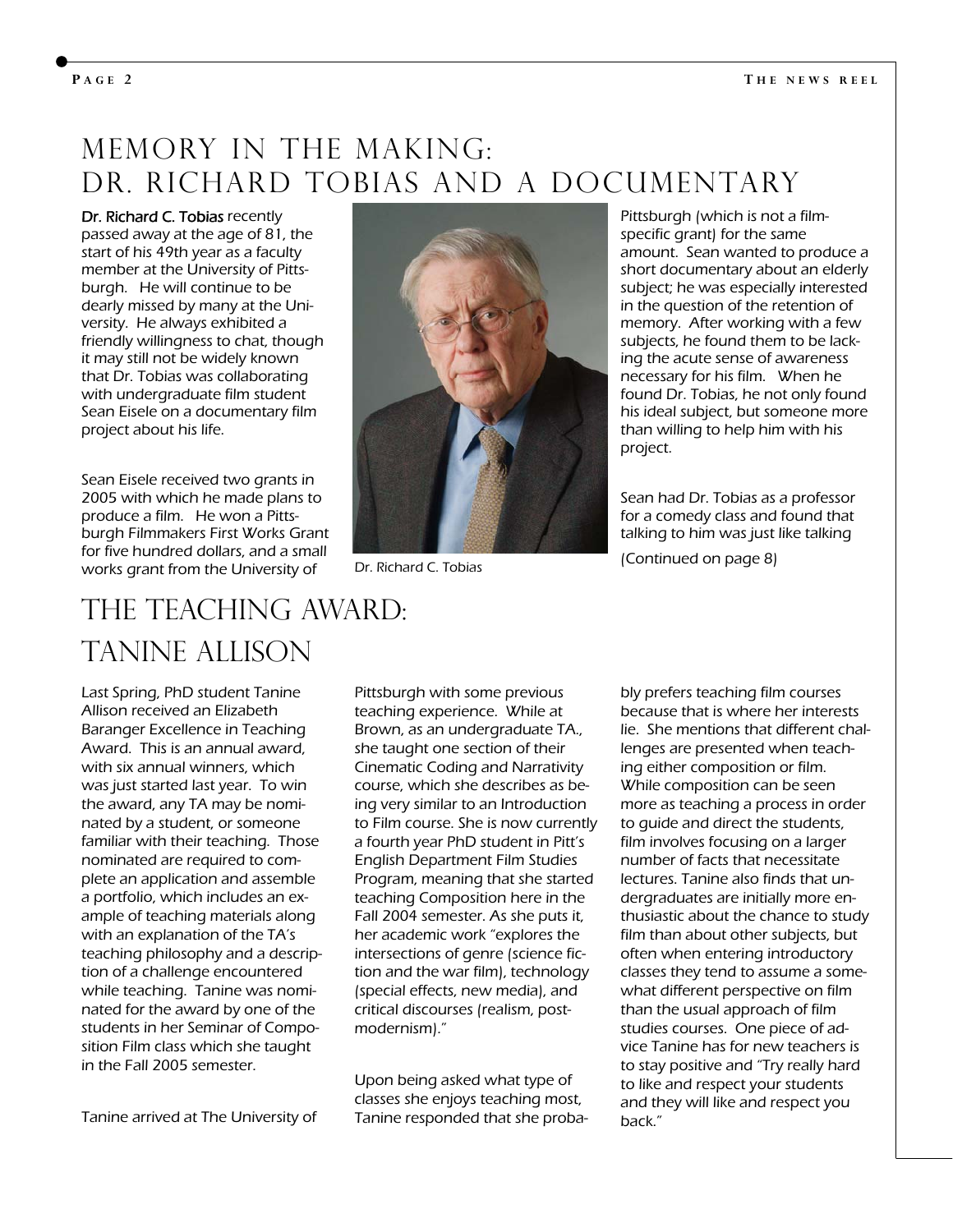### THE GRADUATE Interview: Michael Aronson

Dr. Michael Aronson, a graduate of Pitt's English Department and Doctoral Film Studies Program in 2002, was good enough to participate in a phone interview for The News Reel.

Michael Aronson started as an Assistant Professor at the University of Oregon in 2003. He recently had an article published in The Moving Image on local films made in Waynesburg, Pennsylvania in the 1910s. He also has an upcoming article about his grandfather , cowritten with his father and sister, in Film History . Dr. Aronson has a book based on his dissertation, being published by The University of Pittsburgh Press in 2007/8.

Nathan Koob is a second-year MA student in the University of Pittsburgh's English Department/Film Studies Program. He is editor of The News reel, Chief of Operations for The Cinematheque and currently acts as co-president of the English Department GSO. In May 2005 he received his B.A. from Oklahoma State University.

Nathan Koob: The University of Oregon website listed digital media as one of your interests, which caught my eye. I was wondering what your interests in digital media are specifically.

Michael Aronson: It's a pretty reasonable question in part because most of my own work deals with early cinema, or the "old-fashioned" term "silent cinema." Actually, it was at Pitt as a grad student that I began teaching a course called "New Media and Digital Culture." But, of course, there's the intellectual answer and the real answer...

NK: (laughs) Right.

MA: The real answer is that before coming to Pittsburgh I was an Assistant Cameraman on television commercials; my background's in film production. The thing everyone in the industry will tell you is that camera people tend to be technology geeks. I've always been interested in the "stuff" of cinema, and my interest in new media is an extension of that. But, intellectually I do think there is a strong connection between my interests in early cinema and digital media... in the sense that as a historian of cinema, or early cinema, what I'm often trying to do is theorize the past. With the digital culture course, with what's going on now, I try and teach my students how to historicize the present, if that makes sense? Particularly I want students to have a critical frame with which to look at changes swirling around them, so the courses that I've taught under this rubric are largely a way of trying to explore and theorize the moment that we're all in. It's interesting because I only started teaching that class in 2003 and while the theoretical framework has stayed fairly stable the objects that we look at and think about have radically changed in just three years. This past spring when I taught digital cinema for a lot of students that meant YouTube.

NK: (laughs)

MA: YouTube didn't exist in 2004.

NK: I think I just discovered YouTube something like two months ago. Someone mentioned it to me as if I should know what it is; I always end up kind of behind on the new internet technology.

MA: Well not too far behind. I mean history becomes compacted in terms of technological change and there are ways in which we can get caught up in the very idea of change, of the new. I

think my strength as an early film historian is to say, "This is a particular technology: how is it developing into a set of practices and meanings for our culture.?" It doesn't matter whether it's YouTube, Flash or the nickelodeon. So it's exploratory; I do very little, if any, personal writing on new media but it's become an important component of my teaching. As a former cameraman I'm very interested in the ways in which the formal properties of the object determine and are determined by culture. So, for instance, in this course I taught this past spring besides YouTube, all of the students participated in something called Second Life, an online massive multiplayer virtual world. You can check it out on the web at **[secondlife.com](https://exchange.pitt.edu/exchweb/bin/redir.asp?URL=http://secondlife.com)**. As part of the course the students and I actually had a virtual classroom and individual avatars that acted as our cyber-placeholders, so to speak. We regularly held class in that environment sometimes with all of us in the same real place and sometimes with all of us spread around campus and town.

NK: This reminds me, I noticed that some of your office hours are restricted to IM Chat. How does that work and do you find it to be helpful?

MA : Well I've learned that at least with undergraduate students we assume they are all very in tune with new technology, but it's actually a pretty broad range. For some students it's been very helpful, for others, they couldn't figure out how to turn on the Chat program . Some of them regularly use Instant Messaging in their everyday life, I see them "talking" to their friends in the classroom while I'm teaching and others have never even approached it, so it's a range of student responses. I use it as just one more way to continue a conversation that begins in the classroom, and for that it's useful.

NK : Actually, going back to your inter

(Continued on page 7)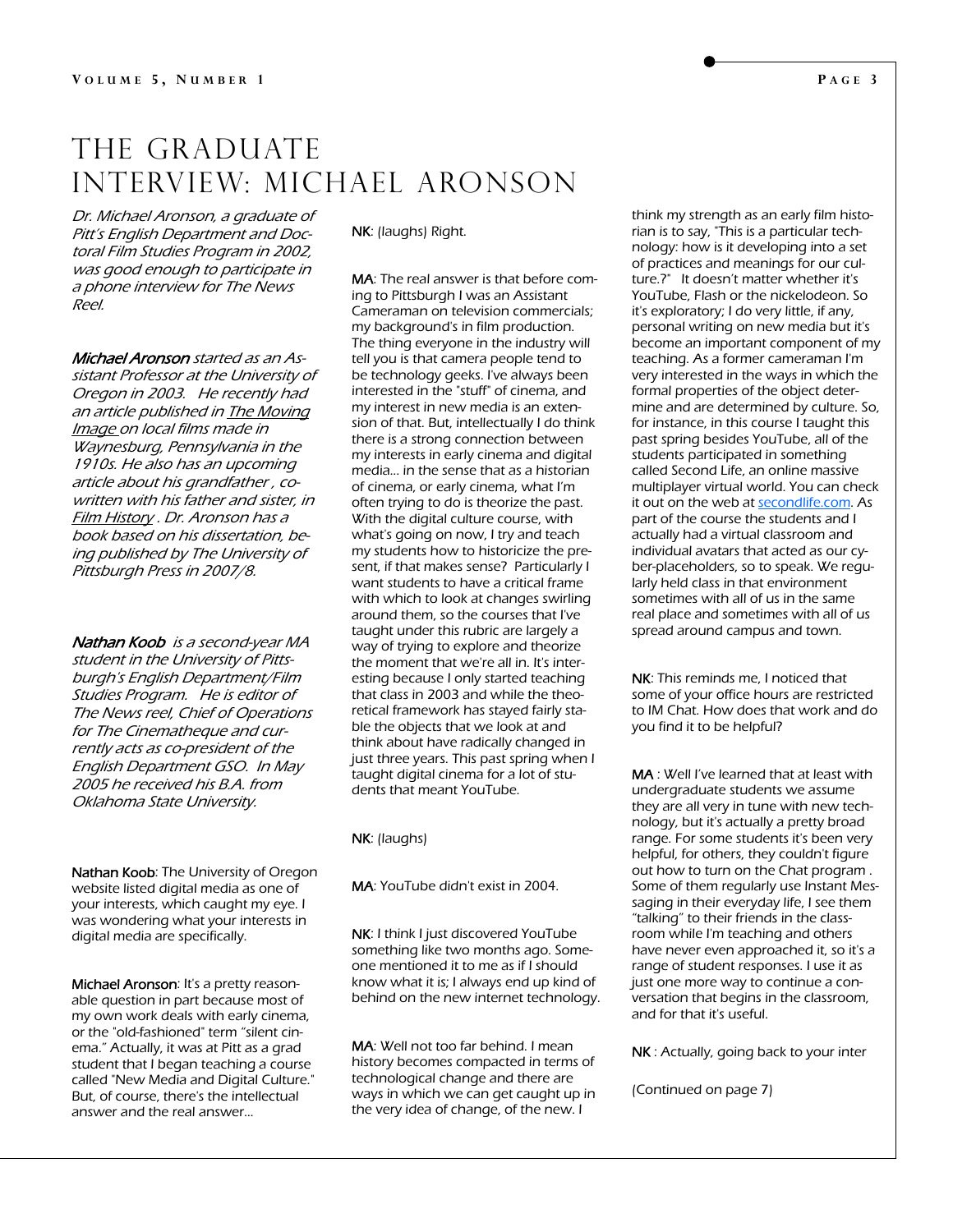## Graduate student Activities

The University of Florida's Graduate Film Studies Group recently held a postmodern horror conference, entitled "Reel Fear" at which two University of Pittsburgh students presented papers. Dr. Adam Lowenstein was a keynote speaker at the conference, a description of his address can be found in the "Faculty Profile" section.

Devan Goldstein is a second-year PhD student in the University of Pittsburgh's English Department and Film Studies Program. Devan's interests include uses of horrific imagery outside the horror genre, cinematic representations of the catastrophic, and the intersections of evolutionary and cognitive psychology with film studies. In addition to his presentation at Reel Fear, he will present a paper entitled "Bodies at Rest, Bodies in Motion: The Early Cinematic Corpse as Agent of Attraction" at the Society for Cinema and Media Studies Conference in the Spring.

In his paper entitled, "A Cinema of Abjections: Horror and the Vulnerable Body in The Matrix," Devan examines The Matrix (Wachowski, 1999) not for any religious, philosophical, or political significance, but for its groundbreaking use of horrific imagery augmented by computer-generated effects, thus far largely ignored in critical discussions of the film (even in those that do discuss special effects). Images of violated bodies (including memorable depictions of a mouth sealing itself over and a robotic insect burrowing into a navel), in combination with the film's meaty sound effects and aggressive extradiegetic music, serve to deliver a viewing experience located primarily in the human body, made vulnerable and fragile.

This spectatorial experience recalls Julia Kristeva's work on abjection,

which cannot be ignored given the film's visual concern with the corruption of bodily borders in particular. However, Devan's reliance on Kristeva is not psychoanalytic in any conventional way; rather, he makes use of her striking and suggestive imagery of abjection only to illustrate a possible path from a more traditional cinematic viewing experience (in which the spectator's body is essentially erased) to the kind of bodily awareness that The Matrix elicits.

 Indeed, more crucially for the study, this appeal to the real body through fake imagery bears an easy kinship not only with postmodern aesthetics, but with what Tom Gunning described as the cinema of attractions, that body of early cinema characterized by the use of shocking and astonishing aesthetic devices in order to attract and arouse its viewership. Devan argues that films like *The Matrix* as such constitute a shifting of the balance between attraction and narrative in contemporary cinema..

Nathan Koob is a second-year MA student in the University of Pittsburgh's English Department/Film Studies Program. He is editor of The News Reel, Chief of Operations for The Cinematheque and copresident of the English Department GSO. His interests include postmodern genre, Lacanian theory and the position of sexuality in representations of John Waters' early films. He received his B.A. from Oklahoma State University.

In his paper, "Curbing Fear Through Lycanthropy: The Postmodern Monster Film and the Lacanian Real" Nathan argues that in the more contemporary monster film, fear no longer comes from the creature, but instead from the individuals losing

their grip on the symbolic and accepting the real of their desires.

Today, many monster film narratives are forced to recognize the history of their respective monster. Ginger Snaps (Fawcett, 1998), for example, is a werewolf film where the characters retain previous knowledge of werewolf legends and fictional constructions, leaving them with the knowledge that the werewolf never succeeds in overturning society. Viewing the Lacanian real, through Slavoj Žižek's Looking Awry, and its relationship to this text reveals that the monster now acts as a distraction from the fragility of symbolic constructions and fear instead comes from seeing how easy it can be to lose our grip on symbolic reality.

In the narrative, Ginger turns into a werewolf concurrent with her first menstruation. Here the existence of the werewolf acts as a distracting mask for Ginger's rejection of the symbolic and fall into the real; the onset of womanhood rips apart her symbolic understanding of childhood and forces her to realize herself as subject and victim to fate, ultimately enacting her death drive. After she begins a rampage of murder and sexual deviance, believing that Ginger is a werewolf becomes preferable to the alternative — that she is not.. The film tempts us with the realization that something as necessary and normal as puberty could destroy our symbolic universe and lead us to a place where we see that in our everyday lives we are all murderers who merely pose as moralistic and logical human beings.

**Jill Dione** recently chaired a panel entitled "With Regulation and Consumerism for All" at the Film, Television and 1950s Conference hosted by Plymouth University in Plymouth, NH.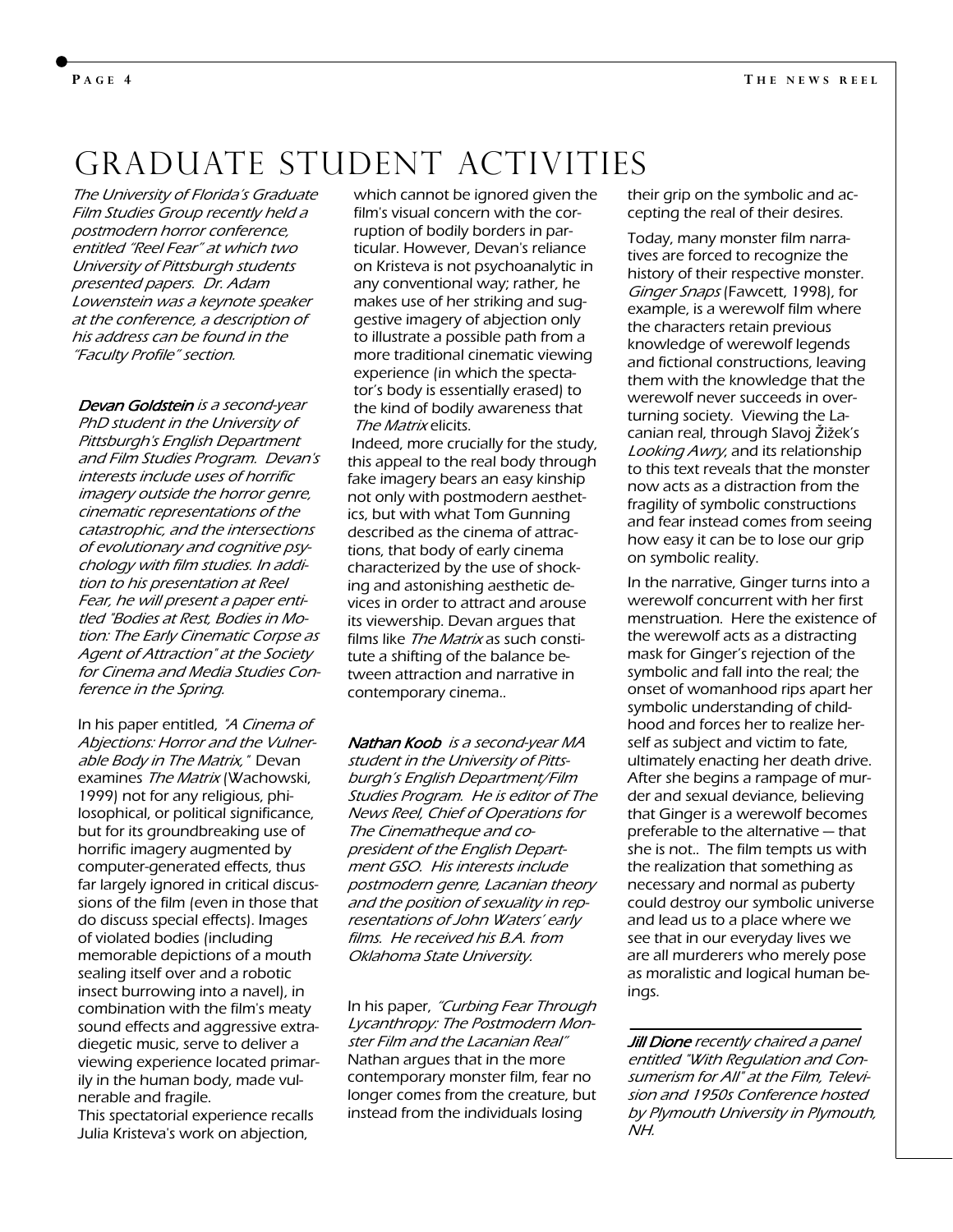## Our higher faculties

Lucy Fischer 's article on Roman Polanski's Repulsion was recently published in The Cinema of Roman Polanski edited by John Orr and Elzbieta Ostrowska.

In September she gave a talk for Pitt's Consortium Medical Ethics Program on "Doctor/Patient Relations in the Media" and she moderated a panel on "Transnational Film Genre and Exhibition: Case Studies in Russia and China" for the Pittsburgh Film Colloquium, for which two of her graduate students presented

papers. In October, she was an invited respondent for a film panel at the American Studies Association chaired by historian Lois Banner and in November, she delivered a paper on Agnès Varda at the University of Kentucky.

She continues her work editing two anthologies: one on American film of the1920s (for Rutgers University Press) and another on teaching film (for the MLA).

Keiko McDonald recently published her book Reading a Japanese Film:

Cinema in Context (Honolulu: University of Hawaii Press, 2006)

Mark Lynn Anderson gave two conference presentations this November. "Why the New York Federation of Labor Went Hollywood in 1921," at Researching New York: Perspectives on the Empire State, SUNY Albany, NY.

"The Coquet von Sternberg and the Closet at Paramount," at the Literature/Film Association Conference, Towson University, Towson, Maryland.

## FACULTY PROFILE (CONT. FROM PAGE 1)

Next semester he will be teaching a graduate seminar Cinema/ Photography/New Media which will study the relationship between these three mediums in an effort to determine what cinema's fundamental qualities are. The course asks, "What is it about cinema that is essential and do these elements make cinema more, or less, cinematic?" Screenings for the seminar are being chosen for their intermedia aspects. Some being considered for the course are *Blow Up* (Antonioni, 1966) and eXistenZ (Cronenberg, 1999). A specific interest explored by the course will be the move of cinema into the art museum found in work by Isaac Julien and Bill Viola. Dr. Lowenstein also wants to use the course to study photography and the crucial dilemma of its relation to reality.

Dr. Lowenstein feels very lucky to be at the University of Pittsburgh. He is very pleased by the opportunities the city, program and department have to offer. He mentioned that he agrees with the view filmmaker Carl Kurlander conveys in his films, that Pittsburgh does have a certain special quality. Having completed his graduate work in Chicago, Dr. Lowenstein

said that while he did enjoy living in Chicago, Pittsburgh seems familiar in a way Chicago did not. When asked about his favorite Pittsburgh establishments, Dr. Lowenstein highly recommended the restaurant Tessaro's in Bloomfield.



Dr. Adam Lowenstein

On October 20, Dr. Lowenstein gave a keynote address at The University of Florida's First Annual Graduate Film Studies Group Symposium entitled Reel Fear. In his paper, "America Land of the Dead: Cinema, Trauma and Temporality" Dr. Lowenstein studies the somewhat belated relationship between George Romero's Land of the Dead (2005) and Night of the Living

Dead (1968). He examines how this relationship works in reference to cinema's relationship to representations of traumatic events. For his discussion he uses Freud's concept of trauma and how it must be experienced with a certain lag period.

Dr. Lowenstein finds that his interest in horror has been a good combination with Pittsburgh. He has especially enjoyed working with both Tom Savini and George Romero. In February 2002 Dr. Lowenstein was delighted to introduce the premiere of Romero's Bruiser and participate in a question and answer session after the screening. He sees Night of the Living Dead as being one of the most important horror and independent films of all time. When asked about his personal opinion upon meeting Romero, Lowenstein commented that he found him to be "a very generous, thoughtful and talented man." Dr. Lowenstein has also been given the opportunity to do an event with Wes Craven and hopes to bring in David Croenenberg. He looks forward to being able to participate in many similar occasions.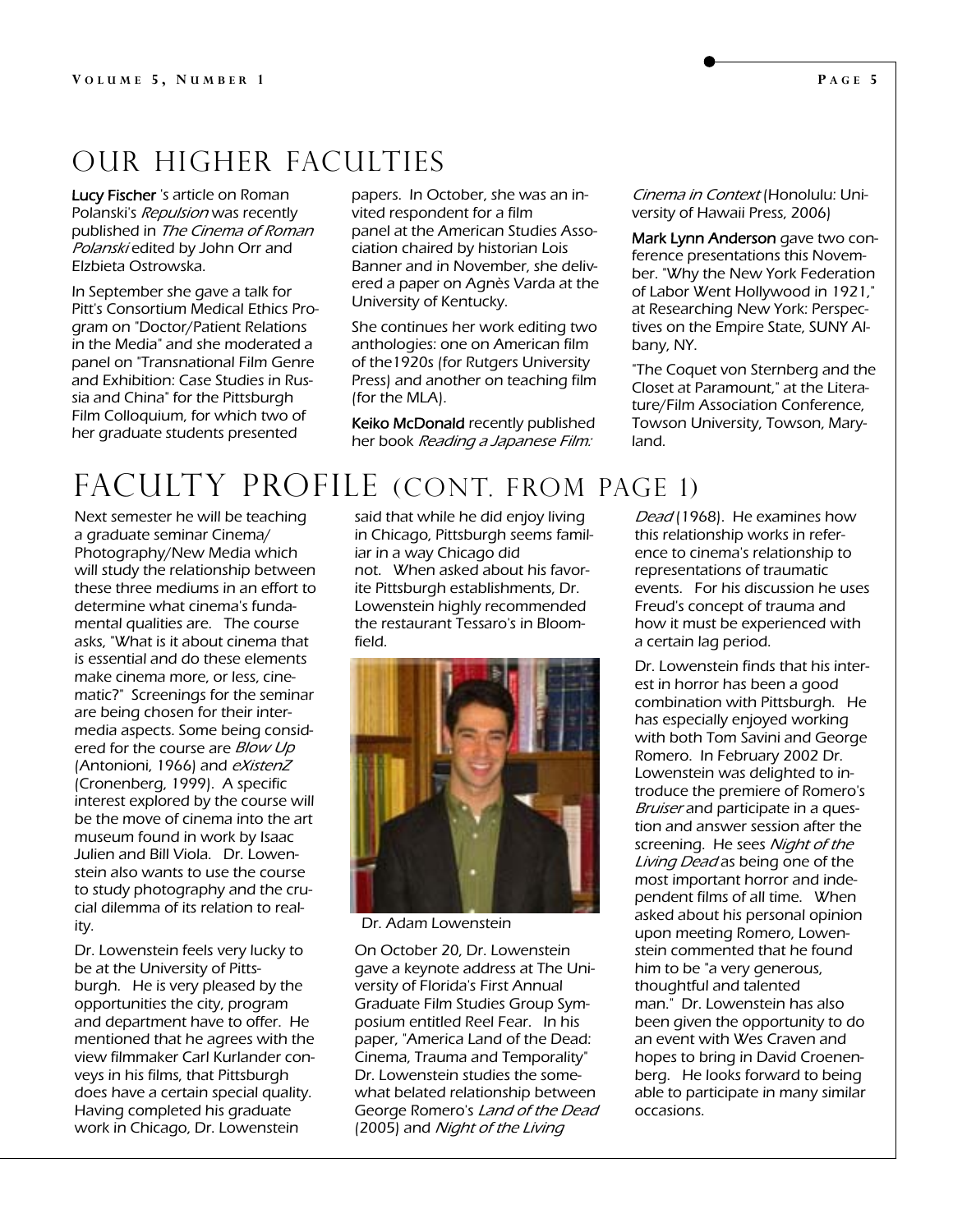## LIBRARY NOTES: Recent acquisitions

Ann Ronchetti recently submitted some information outlining new acquisitions to the library that can aid both film students and faculty. Hillman library also continually updates its extensive collection of films which can be found in the Media Resource Center located near the Cup & Chaucer on Hillman's ground floor. We at The News Reel hope you find these resources useful and encourage all University of Pittsburgh students and faculty to take full advantage of all that Hillman Library has to offer.

#### **ARTstor**

Over the summer, the ULS acquired access to ARTstor, an online database containing over 500,000 images and related data from a number of sources ranging from the Carnegie Arts of the United States collection to Harvard's Schlesinger History of Women in America collection and the Huntington Archive of Asian Art, among others.

ARTstor permits keyword searching across the collections as well as in individual ones. In addition to images of art and architecture from around the world, the database contains photographs of actors and other film personalities, including formal portraits by prominent photographers of their era such as Steichen, Beaton, Avedon and Leibovitz. Also included are stills from movies such as D. W. Griffith's Musketeers of Pig Alley (1912), Charlie Chaplin's Modern Times (1936), John Ford's Stagecoach (1939) and Orson Welles's Citizen Kane (1941).

Users of ARTstor may print, export or download images for educational use by employing the database's print or export functions as described in its "Terms and Conditions" section. A link to the database appears on the "Databases A-Z" list on the library's home page found at www.library.pitt.edu.



Hillman Library

#### Early Russian Cinema, 1907-1918

Among recent purchases of periodicals back issues in Hillman's Microforms Department is the Russian Cinematographic Press's Early Russian Cinema microfiche collection of thirteen early Russian film periodicals, including bimonthly journals and popular weeklies published by major Russian film studios between 1907 and 1918. For a complete listing of the periodicals included, enter the title of the collection in PittCat.

#### The Will Hays Papers

Last summer Hillman's Microforms Department acquired microfilm of the Indiana State Library's collection of the personal and business papers of Will Hays, who served as president of the Motion Picture Producers and Distributors of America (the MPPDA, which came to be known as the "Hays Office") from 1922 to 1945. The microfilm collection focuses on those years of Hays's leadership, when the MPPDA represented the major Hollywood studios on matters of distribution and foreign trade, and antitrust, censorship, and other regulatory legislation.

The 78-reel collection has been assigned the call number PN37, and is accompanied by a printed guide to the reel contents. For a description of the collection, see the following Web page:

[www.lexisnexis.com/](http://www.lexisnexis.com/academic/2upa/Apc/WillHaysPapers.asp) [academic/2upa/Apc/](http://www.lexisnexis.com/academic/2upa/Apc/WillHaysPapers.asp) [WillHaysPapers.asp](http://www.lexisnexis.com/academic/2upa/Apc/WillHaysPapers.asp)

#### New reference titles

Among recent additions to Hillman's reference collection, the 3-volume Encyclopedia of the Documentary Film (REF PN1995.9 D6 E53 2006) and the 3-volume Encyclopedia of Twentieth-Century Photography (REF TR642 E5 2005), both from Routledge; Mark Emmons's Film and Television: A Guide to the Reference Literature (Libraries Unlimited, 2006; REF Z5784 M9 E47 2006); and the third edition of Susan Hayward's Cinema Studies: The Key Concepts (Routledge, 2006; REF PN1993.45 H36 2006).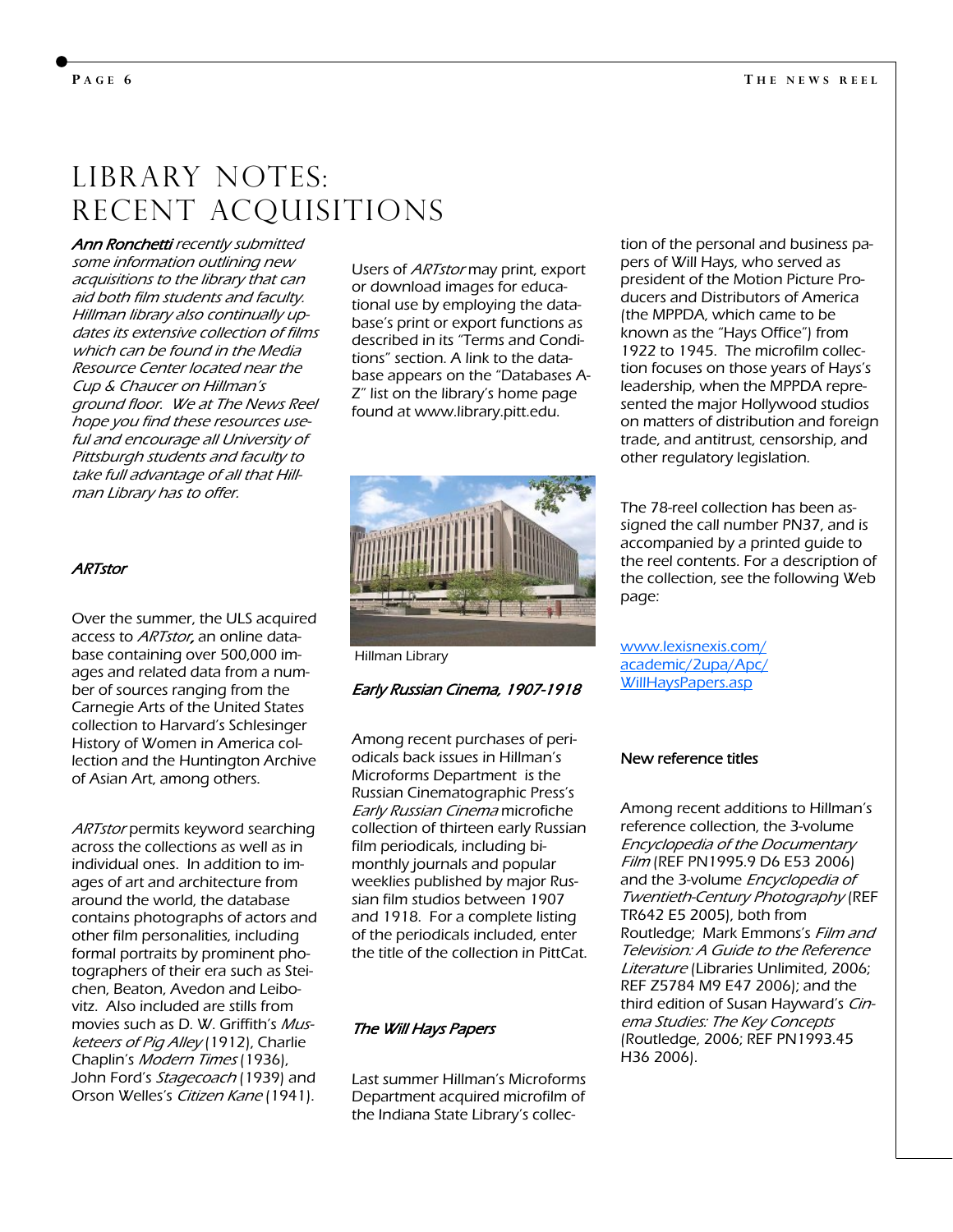# THE GRADUATE (CONT. FROM PAGE 3)

ests in early cinema, I know you're also interested in local histories so I was wondering if you've found Eugene, Oregon to be fruitful for this endeavor, or how it compares to Pittsburgh.

MA : Yeah, to be honest I haven't spent a whole lot of time exploring Eugene's moviegoing history, although it was certainly a question I was asked when I interviewed here for a job. It's funny, the idea of doing your whole dissertation on one city makes a lot of sense from a of historiographic position. I think we largely agree that looking at things from a narrow perspective gives us some real insight into the ways in which movies are part of everyday life and the differences that can be caused by region, ethnicity, etc., But of course when you go on the job market you're not interviewing in Pittsburgh and everyone wants to know: A) are you going to spend the rest of your life working on Pittsburgh? or B) are you going to do the same thing that you did in Pittsburgh for... [insert name of city that you're interviewing in]. So I got that question many times, "Are you going to come and do a local history of Eugene?" The answer is that you can probably find out just as much about Eugene as you can about anywhere else. At the same time I think Pittsburgh is a particularly interesting case study because it stands in for so much of what we think about in terms of the development of modern industrial society.

NK : Yeah, I know very little about Eugene, Oregon so I wasn't sure if there was something special about it and if that was possibly one of the reasons you decided to go there.

MA : I think that the kind of local work that you're talking about can be done productively almost anywhere. One of the things that I try to teach my students is that very fact: that they can learn something about the culture of cinema and the ways that it impacts

people in their communities at any particular moment in time and place. I often do have students do reception studies in the towns where they grew up. For example, I teach a course on the Warner Bros. studio as a case model of the studio system and I have students research the reception of a particular WB film in their hometown. They find out a lot of things both about the films, about themselves and their town. It's really interesting to see how a town in rural Oregan would advertise a review of a film as opposed to say a larger city like Pittsburgh and the various ways those differences are expressed.

NK : For students at Pitt looking to apply to graduate programs, do you have anything you'd like to say about what your department has to offer at the University of Oregon?

MA : Yeah, I mean I was a strange case in some ways at Pitt as a graduate student, I mean maybe there isn't a stereotypical Pitt student but considering that Film Studies is based in the English Department at Pitt it seems that most of the people seem to have some sort of background in literature and become seduced by the "dark side" or they're more generally theory-oriented and interested in the ways in which film and literary texts overlap. I came to Pitt in some ways accidentally and then stayed because of people like Lucy Fischer, but also because my project was based in Pittsburgh. At Oregon, likewise, I'm in an English department so I think that the kind of graduate student who does best here is somebody who is interdisciplinary in nature, who's interested in a broad range of texts. So the students who seem to do excel here are in some ways similar to those at Pitt in that they have a broad interest in texts and film is one of those instances. Oregon is a smaller school, but I think it's a good size; it's not too small, and the film studies program is not as big as Pitt but I would say its also intensely personal

and highly energetic. There's a really active group of graduate students and undergraduate.

NK : Okay, you've made mention of this a little bit already, so this is a good leadin to my next question. What are your feelings on the relationship between English and Film Studies departments?

MA : That's actually something I've thought about a lot and in some ways it's weird that even though my graduate degree is in an English department, and I ended up as a professor in an English department, my background is in production, as a filmmaker. I taught at Pittsburgh Filmmakers for years; I was one of the first Pitt people to go teach there, and I taught super-8 filmmaking. But I think there's a certain institutional logic to it. One of the primary places film studies grew up in the academy was in English departments, and Film by nature, I think, is an interdisciplinary subject. If you're a new PhD on the job market you're going to end up applying to theater, film and dance departments, television departments, communications departments, art departments, art history departments, so why not English? I think it can make sense and I think Pitt is an example of a place where it works very well.

NK : Yeah, I think so too. I understand that this is kind of a weird on-the-spot question but do you have any advice or any qualities you find essential to being a film student.

MA : Well I guess I would say TiVo and a cable subscription to Turner Classic Movies. Sundays at midnight is the silent film series. As a dad with two kids I'm never up at midnight and TiVo does the job.